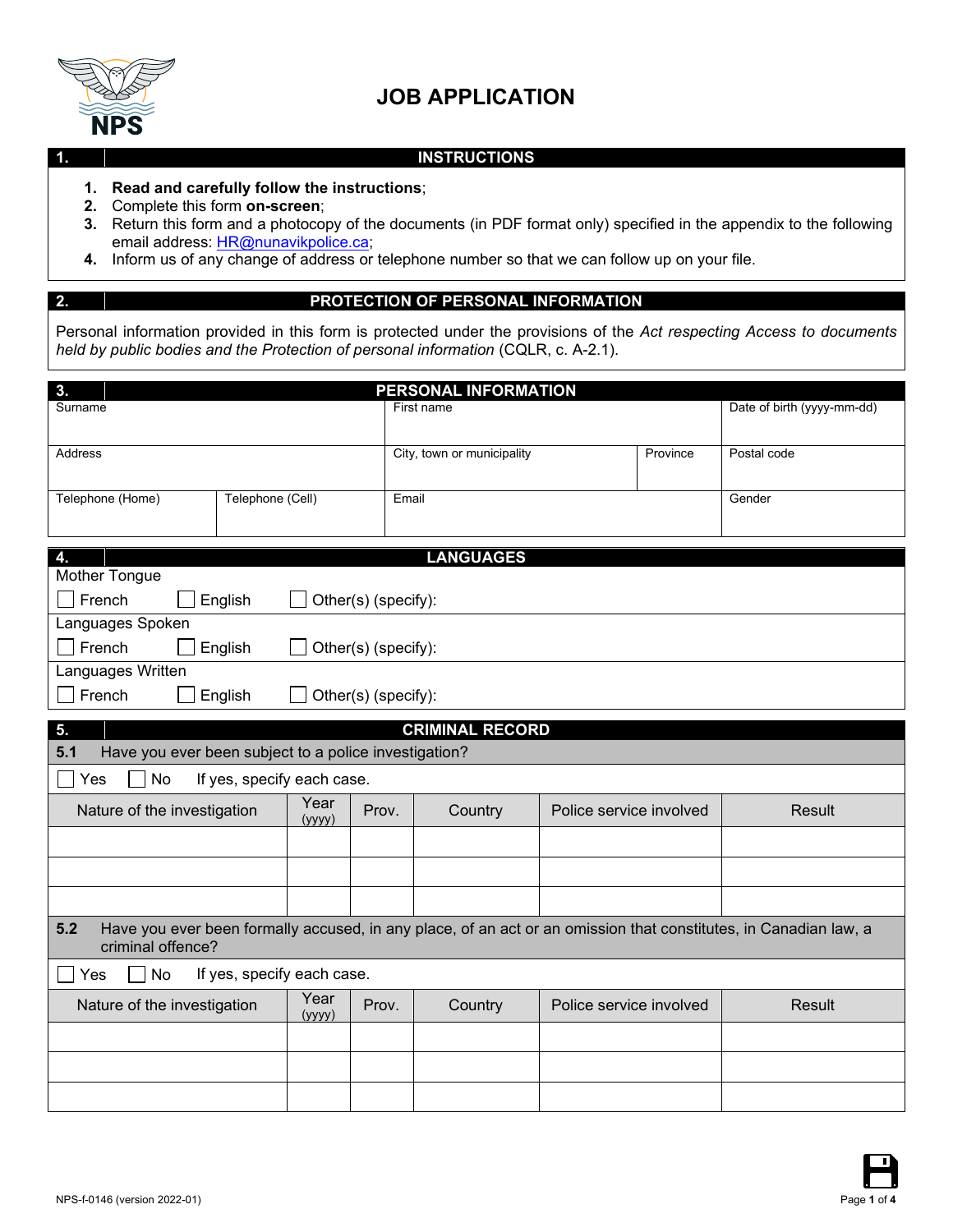| Surname                                                                                                                                                                                                                                         |                          | First name                                                                                                |                                    |                     | Date of birth (yyyy-mm-dd) |                     |  |
|-------------------------------------------------------------------------------------------------------------------------------------------------------------------------------------------------------------------------------------------------|--------------------------|-----------------------------------------------------------------------------------------------------------|------------------------------------|---------------------|----------------------------|---------------------|--|
| 5.                                                                                                                                                                                                                                              |                          |                                                                                                           | <b>CRIMINAL RECORD (CONTINUED)</b> |                     |                            |                     |  |
| 5.3                                                                                                                                                                                                                                             |                          | If you have been declared guilty or have been convicted of a criminal offence, have you obtained a record |                                    |                     |                            |                     |  |
|                                                                                                                                                                                                                                                 | suspension (pardon)?     |                                                                                                           |                                    |                     |                            |                     |  |
| Yes                                                                                                                                                                                                                                             | No                       | Not Applicable                                                                                            |                                    |                     |                            |                     |  |
| 6.                                                                                                                                                                                                                                              |                          |                                                                                                           | <b>ACADEMIC HISTORY</b>            |                     |                            |                     |  |
| Starting with your most recent studies, provide the information concerning the schools you attended by indicating the<br>years spent in each establishment, the school's name, your field of study and type of diploma obtained, if applicable. |                          |                                                                                                           |                                    |                     |                            |                     |  |
| 6.1                                                                                                                                                                                                                                             |                          | Basic Training Program in Police Patrolling                                                               |                                    |                     |                            |                     |  |
| From<br>(yy-mm)                                                                                                                                                                                                                                 | To<br>$(yy-mm)$          | Name of establishment                                                                                     |                                    | Diploma Obtained    |                            | Promotion<br>Number |  |
|                                                                                                                                                                                                                                                 |                          | École nationale de police du Québec                                                                       |                                    | Yes                 | No                         |                     |  |
|                                                                                                                                                                                                                                                 |                          | École nationale de police du Québec - Equivalency                                                         |                                    | Yes                 | No                         | N/A                 |  |
| 6.2                                                                                                                                                                                                                                             | College level            |                                                                                                           |                                    |                     |                            |                     |  |
| From<br>(yy-mm)                                                                                                                                                                                                                                 | To<br>$(yy-mm)$          | Name of establishment                                                                                     | Discipline (field of studies)      |                     | Diploma<br>Obtained        | Type of diploma     |  |
|                                                                                                                                                                                                                                                 |                          |                                                                                                           |                                    |                     |                            |                     |  |
|                                                                                                                                                                                                                                                 |                          |                                                                                                           |                                    |                     |                            |                     |  |
|                                                                                                                                                                                                                                                 |                          |                                                                                                           |                                    |                     |                            |                     |  |
| 6.3                                                                                                                                                                                                                                             | University level         |                                                                                                           |                                    |                     |                            |                     |  |
| From<br>$(yy-mm)$                                                                                                                                                                                                                               | To<br>$(yy-mm)$          | Name of establishment                                                                                     | Discipline (field of studies)      | Diploma<br>Obtained | Type of diploma            |                     |  |
|                                                                                                                                                                                                                                                 |                          |                                                                                                           |                                    |                     |                            |                     |  |
|                                                                                                                                                                                                                                                 |                          |                                                                                                           |                                    |                     |                            |                     |  |
|                                                                                                                                                                                                                                                 |                          |                                                                                                           |                                    |                     |                            |                     |  |
| 6.4                                                                                                                                                                                                                                             | Other studies or courses |                                                                                                           |                                    |                     |                            |                     |  |
| From<br>(yy-mm)                                                                                                                                                                                                                                 | To<br>$(yy-mm)$          | Name of establishment                                                                                     | Discipline (field of studies)      |                     | Diploma<br>Obtained        | Type of diploma     |  |
|                                                                                                                                                                                                                                                 |                          |                                                                                                           |                                    |                     |                            |                     |  |
|                                                                                                                                                                                                                                                 |                          |                                                                                                           |                                    |                     |                            |                     |  |
|                                                                                                                                                                                                                                                 |                          |                                                                                                           |                                    |                     |                            |                     |  |
| <b>WORK EXPERIENCE</b><br>7.                                                                                                                                                                                                                    |                          |                                                                                                           |                                    |                     |                            |                     |  |
| Starting with the most recent job, enter the following information about all jobs you have held in the past five years (full time,<br>part-time or seasonal). If there is not enough space for your answer, use additional sheets of paper.     |                          |                                                                                                           |                                    |                     |                            |                     |  |
| Note: We will not contact your current or previous employers until the security investigation stage of your hiring process.                                                                                                                     |                          |                                                                                                           |                                    |                     |                            |                     |  |
| 7.1<br><b>Current employer</b>                                                                                                                                                                                                                  |                          |                                                                                                           |                                    |                     |                            |                     |  |

| Name of employer                                                 | Duration of employment (yyyy-mm) |             |                                                       |           |
|------------------------------------------------------------------|----------------------------------|-------------|-------------------------------------------------------|-----------|
|                                                                  | From                             |             | To Current                                            |           |
| Work address (number, street, suite, city, town or municipality) |                                  | Postal code | Telephone                                             | Extension |
| Job title                                                        |                                  |             | Surname, given name and title of immediate supervisor |           |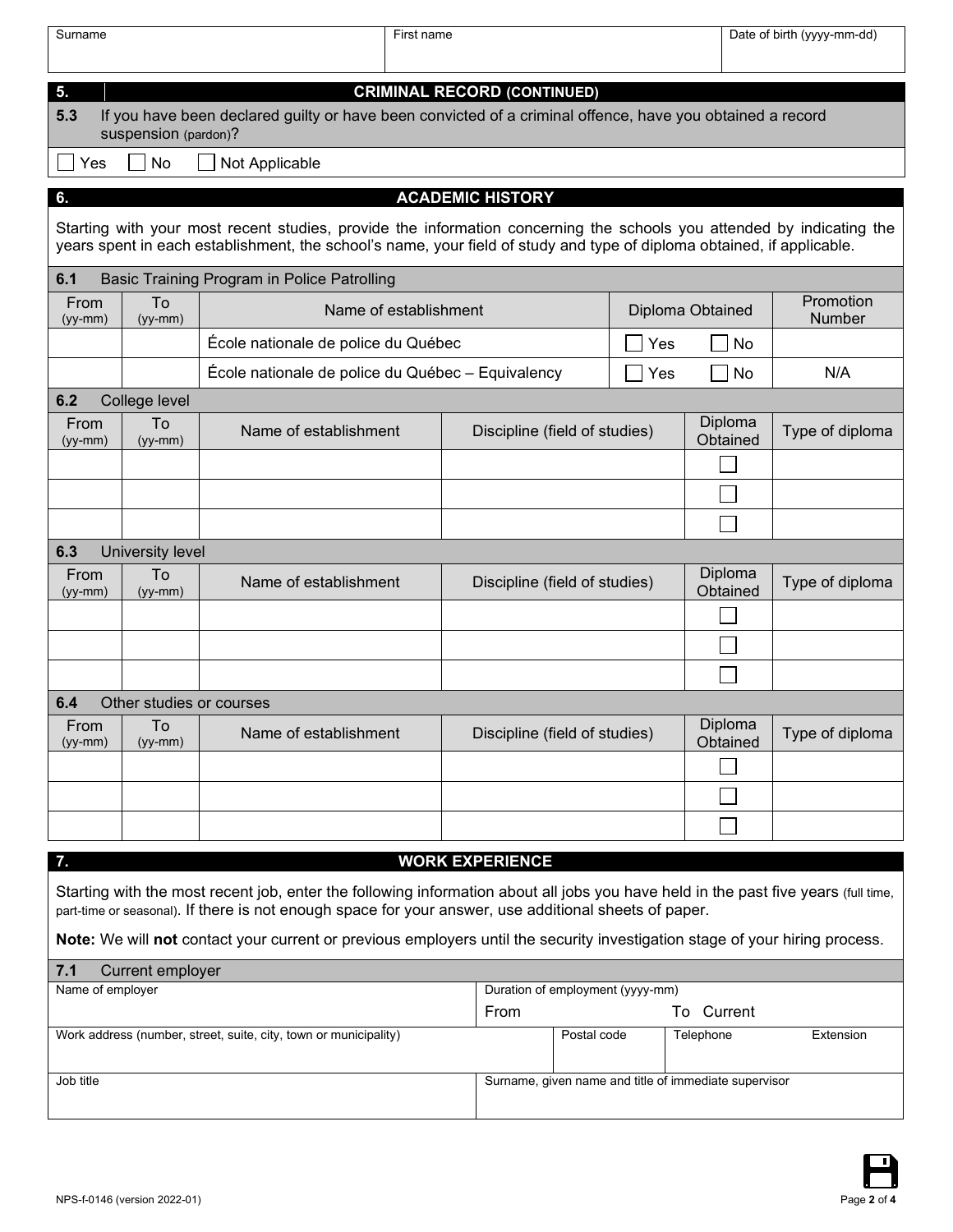| Surname                                                          | First name |                                      |                                                       |           |  | Date of birth (yyyy-mm-dd) |
|------------------------------------------------------------------|------------|--------------------------------------|-------------------------------------------------------|-----------|--|----------------------------|
|                                                                  |            |                                      |                                                       |           |  |                            |
| 7.2<br>Previous employer                                         |            |                                      |                                                       |           |  |                            |
| Name of employer                                                 |            | From                                 | Duration of employment (yyyy-mm)                      | To        |  |                            |
| Work address (number, street, suite, city, town or municipality) |            |                                      | Postal code                                           | Telephone |  | Extension                  |
|                                                                  |            |                                      |                                                       |           |  |                            |
| Job title                                                        |            |                                      | Surname, given name and title of immediate supervisor |           |  |                            |
| Reason for departure                                             |            |                                      | Immediate supervisor's email address                  |           |  |                            |
| 7.3<br>Previous employer                                         |            |                                      |                                                       |           |  |                            |
| Name of employer                                                 |            |                                      | Duration of employment (yyyy-mm)                      |           |  |                            |
|                                                                  |            | From                                 |                                                       | To        |  |                            |
| Work address (number, street, suite, city, town or municipality) |            |                                      | Postal code                                           | Telephone |  | Extension                  |
| Job title                                                        |            |                                      | Surname, given name and title of immediate supervisor |           |  |                            |
| Reason for departure                                             |            | Immediate supervisor's email address |                                                       |           |  |                            |
| 7.4<br>Previous employer                                         |            |                                      |                                                       |           |  |                            |
| Name of employer                                                 |            |                                      | Duration of employment (yyyy-mm)                      |           |  |                            |
|                                                                  |            | From                                 |                                                       | To        |  |                            |
| Work address (number, street, suite, city, town or municipality) |            |                                      | Postal code                                           | Telephone |  | Extension                  |
| Job title                                                        |            |                                      | Surname, given name and title of immediate supervisor |           |  |                            |
| Reason for departure                                             |            |                                      | Immediate supervisor's email address                  |           |  |                            |
| 7.5<br>Previous employer                                         |            |                                      |                                                       |           |  |                            |
| Name of employer                                                 |            |                                      | Duration of employment (yyyy-mm)                      |           |  |                            |
|                                                                  |            | From                                 |                                                       | To        |  |                            |
| Work address (number, street, suite, city, town or municipality) |            |                                      | Postal code                                           | Telephone |  | Extension                  |
| Job title                                                        |            |                                      | Surname, given name and title of immediate supervisor |           |  |                            |
| Reason for departure                                             |            | Immediate supervisor's email address |                                                       |           |  |                            |
| 7.6<br>Previous employer                                         |            |                                      |                                                       |           |  |                            |
| Name of employer                                                 |            |                                      | Duration of employment (yyyy-mm)                      |           |  |                            |
|                                                                  |            | From                                 |                                                       | To        |  |                            |
| Work address (number, street, suite, city, town or municipality) |            |                                      | Postal code                                           | Telephone |  | Extension                  |
| Job title                                                        |            |                                      | Surname, given name and title of immediate supervisor |           |  |                            |
| Reason for departure                                             |            |                                      | Immediate supervisor's email address                  |           |  |                            |